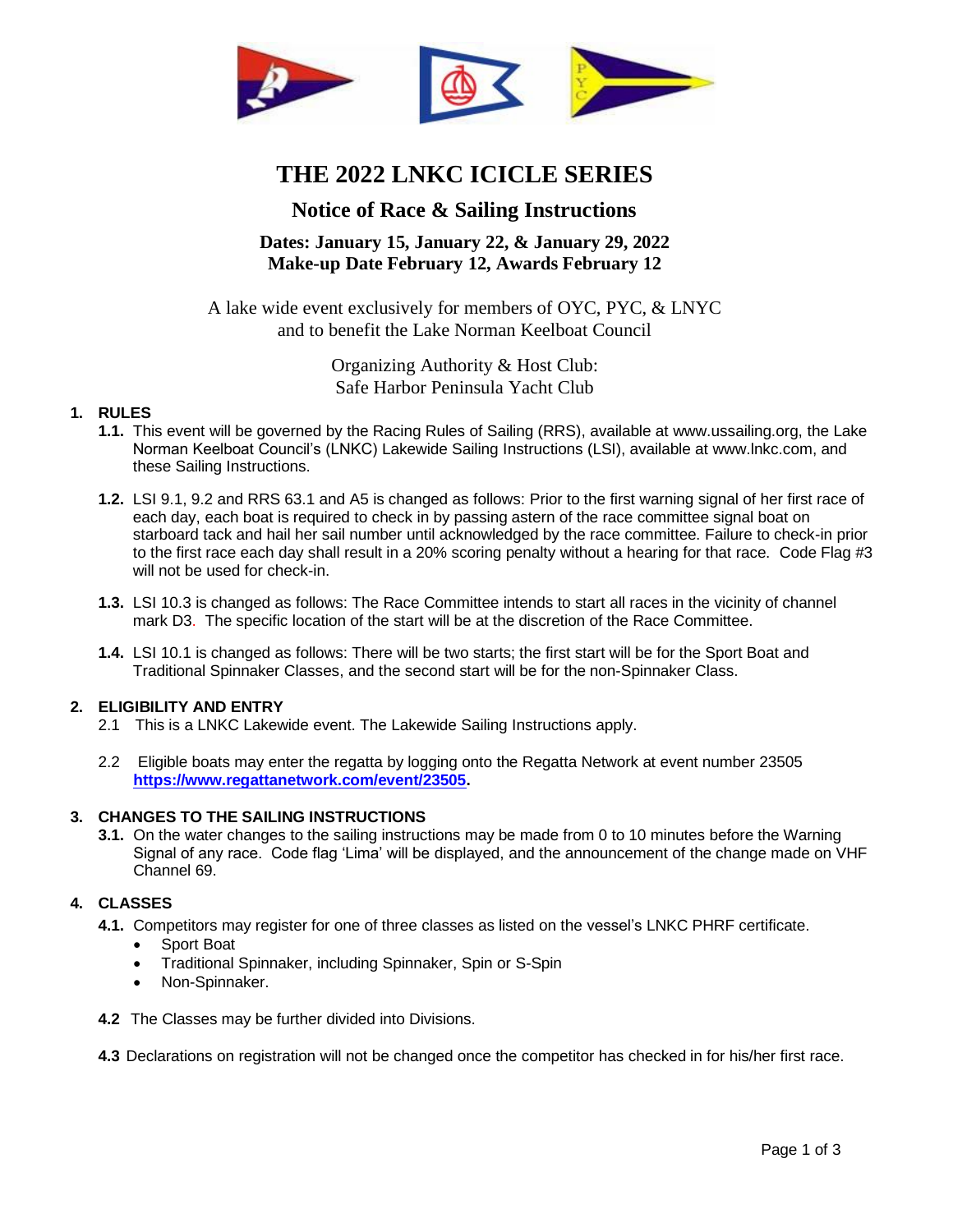

# **5. FEES**

**5.1.** Fees

Registration Fee \$40.00 US Sailing Member Discount \$5.00

Late Registration Fee Add additional \$5.00 if not paid before January 15, 2022

# **6. SCHEDULE OF EVENTS**

**6.1.** There will be two races on each race date. There will be one make-up day with a maximum of two races. The Warning Signal for the first race of any day will be at 10:25 AM. There will be no Skipper's meeting.

| January 15, 2022  | Races 1 & 2                                             |
|-------------------|---------------------------------------------------------|
| January 22, 2022  | Races 3 & 4                                             |
| January 29, 2022  | Races 5 & 6                                             |
| February 12, 2022 | Up to two make-up races, if necessary                   |
| February 12, 2022 | Awards Ceremony - 3:00 - 5:00 PM at PYC with a cash bar |

**6.2** Competitors are invited to gather at the PYC member's lounge after racing. The Race Committee intends to score the races at that time.

#### **7. SAILING INSTRUCTIONS**

**7.1.** Except as modified by this NOR and SI, the Lakewide Sailing Instructions apply.

#### **8. VENUE**

**8.1.** The racing area will be on Lake Norman.

# **9. CHECK-IN**

**9.1.** Prior to the first warning signal of her first race of each day, each boat is required to check in by passing astern of the race committee signal boat on starboard tack and hail her sail number until acknowledged by the race committee. Failure to check-in prior to the first race each day shall result in a 20% scoring penalty without a hearing for that race. Code Flag #3 will not be used for check-in. This changes LSI 9.1, 9.2 and RRS 63.1 and A5.

#### **10. COURSES**

- **10.1.** The Lakewide Sailing Instructions apply except as clarified in 10.2.
- **10.2.** RC may provide separate courses for the Sport Boat/Traditional Spinnaker classes and the non-Spinnaker class by signaling the Sport Boat/Traditional Spinnaker Class course under Letter "S" on the course board and the Non-Spinnaker Class course under Letter "N" on the course board.

# **11. THE START**

- **11.1.** The Race Committee intends to start all races in the vicinity of channel mark D3. The specific location of the start will be at the discretion of the Race Committee. This changes LSI 10.3.
- **11.2.** There will be two starts; the first start will be for the Sport Boat and Traditional Spinnaker Classes, and the second start will be for the non-Spinnaker Class. This changes LSI 10.1.
- **11.3.** The class flag for the first start will be Numeral Flag 1 and the class flag for the second start will be Numeral Flag 2.